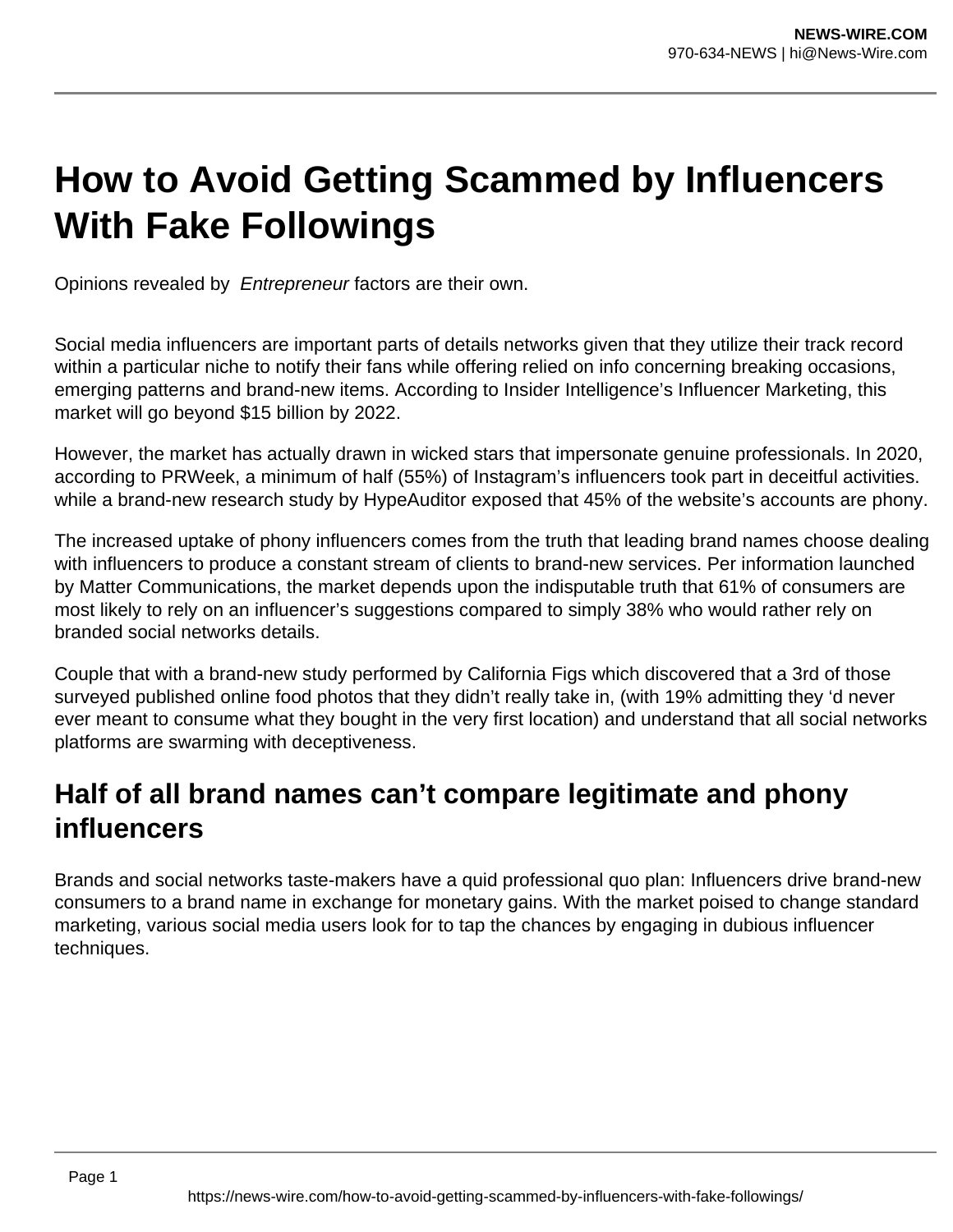One of the most doubtful is purchasing phony fans where, according to HypeAuditor's State of Influencer Marketing 2021 report, 55% and 45% of Instagram fans are genuine users and non-active users or bots, respectively. Brand names that depend on influencer collaborations market their items deal with an uphill job in determining inauthentic engagements and phony social media fans.

There has actually been an extraordinary rise in phony fans throughout different platforms which influencer profiles purchase in order to fool unwary brand names into thinking they have a big following. Secret influencer marketing data for 2021 released by Micro Biz Mag expose that the Google search inquiry "purchase Instagram fans" averages 21,500 strikes monthly, followed by "purchase Instagram likes", which averages 8,400 searches.

Consider the following stats that show why you ought to stress over phony influencers.

- 1. Almost 40% of all social networks influencers have actually pumped up followings, according to Invesp.
- 2. An average of 55.39% of influencers participated in deceptive activities, according to information shared by Statista Research Department.
- 3. According to Digiday's cheat sheet on what you require to understand about influencer scams, a minimum of 50% of influencer engagements are phony.

#### **How can you inform when an influencer cheats?**

A brand-new research study by Procter & Gamble Co. exposed that a person business that was a victim of influencer scams invested \$600,000 on phony influencers, just to later on recognize that exclusively phony fans engaged with the influencer's posts.

While the loss might not damage recognized brand names, it is a big quantity of cash that can interfere with business operations of smaller sized business. You can inform phony influencers from genuine ones by comprehending how they cheat and how you can prevent them.

#### **Related: 3 Ways Direct-to-Consumer Brands Can Leverage Media Coverage**

#### **Sudden spikes in fans**

An unexpected rise in engagement is generally a sure indication that an influencer is associated with deceptive activities and generally suggests the acquisition of bot accounts. An influencer might have paid phony social networks users to engage with their posts by preference, discussing, and sharing them. The majority of confirmed influencers develop a big following regularly over a provided duration and might experience irregular variances.

An increased fan count due to genuine viral material increases slowly even after the preliminary spike. A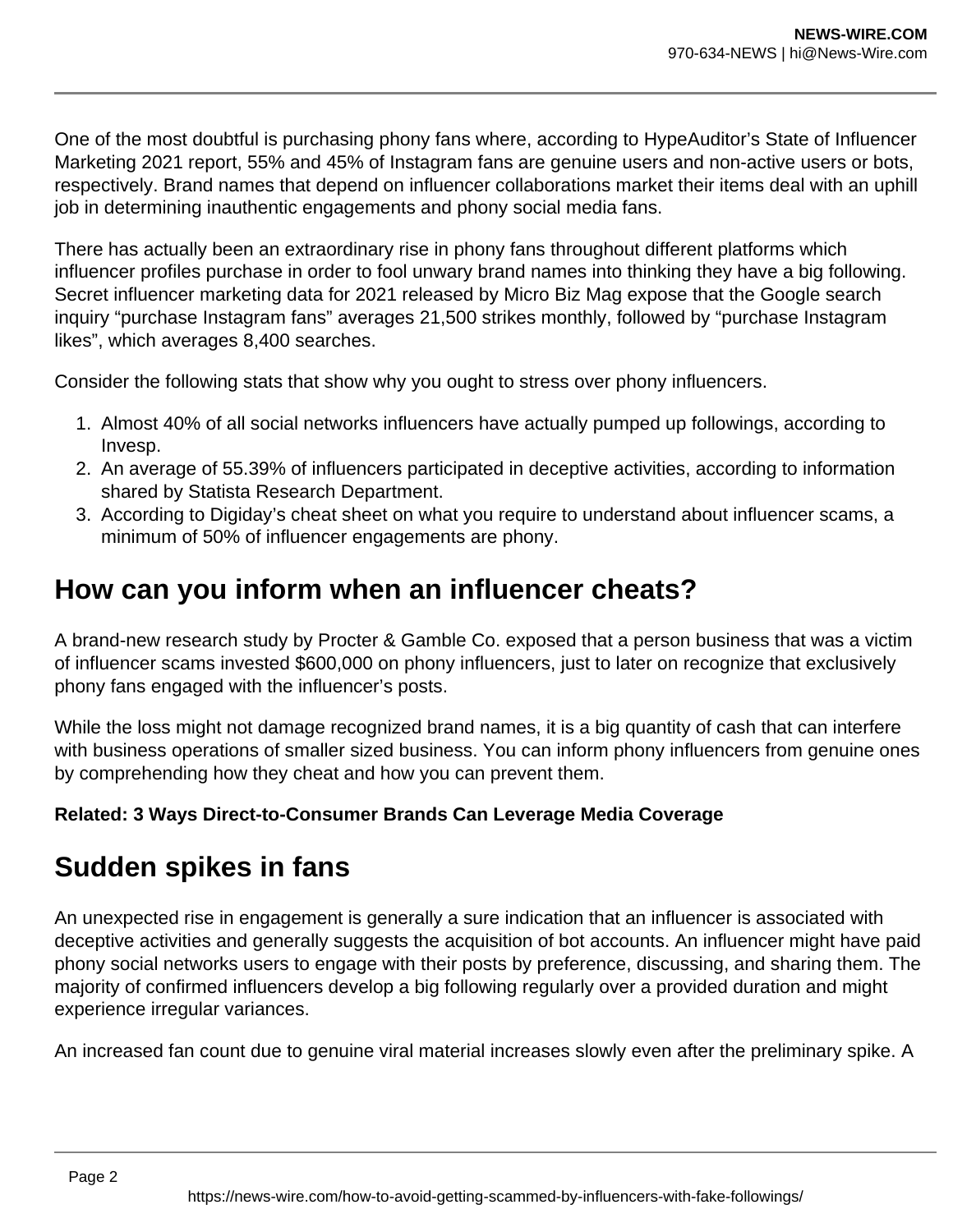phony influencer will more than likely record a substantial drop in fans given that they purchase bot accounts rather of developing a devoted following.

Therefore, examining the fan count and engagement ratio is an excellent beginning indicate figure out if the account is genuine prior to partnering with an influencer.

## **A bad quality audience**

The term social networks influencer was created to explain a user that can control the choices of a great deal of fans towards a specific brand name, view, or political disposition. The quality of an audience can assist identify the credibility of a specific influencer.

You will discover that the audiences of many phony influencers are not differed. The exact same user profiles release comparable engagement techniques for each post made by means of the account. This indicates that the very same so-called audience likes, discuss and shares every post with no variation. How typical is it that just a specific audience will be the very first to discuss and like every post?

Established influencers constantly draw in a diverse audience. Posts draw in a bigger variety of users who have various viewpoints, applauds and criticisms. Therefore, if a deceptive influencer produces remarks and likes utilizing bot accounts, there might be obvious patterns that recommend the audience is likewise phony.

**Related: 5 Ways AI Will Change the Digital Marketing Game in 2022**

#### **Fake post engagements**

You can identify if the engagements are genuine by thoroughly examining the remarks. Unimportant remarks that do not show the function of the post are a clear indicator that they are incorrect and just there to make it look genuine and appealing.

Fake engagements on a deceitful influencer account might be generic or emoji-only, such that anybody can utilize them on any post no matter the brand name. Some generic engagements might consist of remarks like "fantastic image", "incredible item", and so on

## **Suspicious ratios**

A phony influencer might purchase numerous countless phony fans however tape-record an abnormally low interaction or engagement rate. Just a few of the purchased fans might be ready to engage with a post. You might discover a similar and constant engagement rate even for those who engage with the posts.

The phony fans might not want to hang around providing a truthful viewpoint, however rather use the